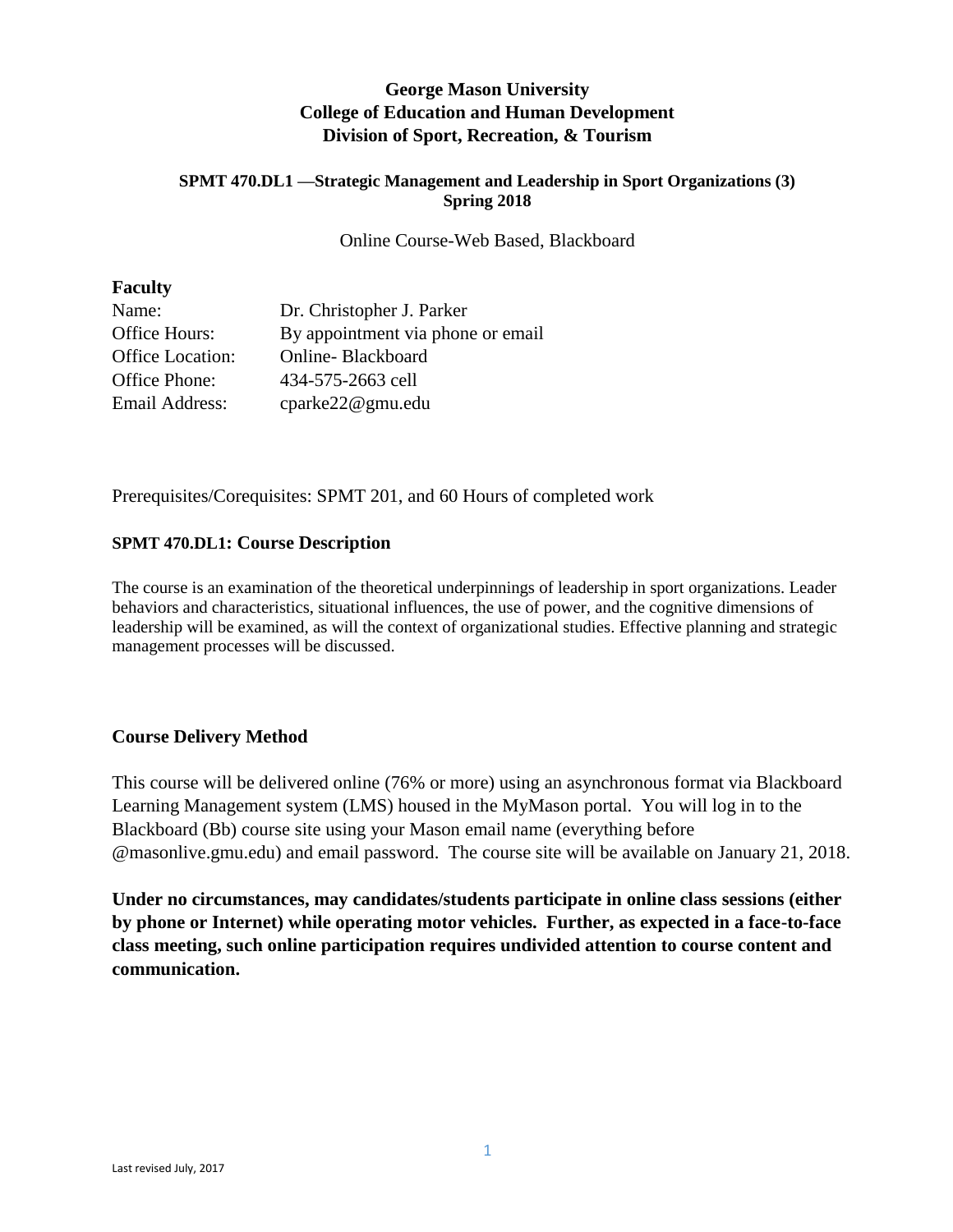## *Technical Requirements*

To participate in this course, students will need to satisfy the following technical requirements:

- High-speed Internet access with a standard up-to-date browser, either Internet Explorer or Mozilla Firefox is required (note: Opera and Safari are not compatible with Blackboard).
- Students must maintain consistent and reliable access to their GMU email and Blackboard, as these are the official methods of communication for this course.
- Students may be asked to create logins and passwords on supplemental websites and/or to download trial software to their computer or tablet as part of course requirements.
- The following software plug-ins for PCs and Macs, respectively, are available for free download: [Add or delete options, as desire.]
	- o Adobe Acrobat Reader: <https://get.adobe.com/reader/>
	- o Windows Media Player: <https://windows.microsoft.com/en-us/windows/downloads/windows-media-player/>
	- o Apple Quick Time Player: [www.apple.com/quicktime/download/](http://www.apple.com/quicktime/download/)

## *Expectations*

Course Week:

Because asynchronous courses do not have a "fixed" meeting day, our week will start on Monday, and finish on Sunday.

- Log-in Frequency: Students must actively check the course Blackboard site and their GMU email for communications from the instructor, class discussions, and/or access to course materials at least 4 times per week.
- Participation:

Students are expected to actively engage in all course activities throughout the semester, which includes viewing all course materials, completing course activities and assignments, and participating in course discussions and group interactions.

• Technical Competence:

Students are expected to demonstrate competence in the use of all course technology. Students who are struggling with technical components of the course are expected to seek assistance from the instructor and/or College or University technical services.

• Technical Issues:

Students should anticipate some technical difficulties during the semester and should, therefore, budget their time accordingly. Late work will not be accepted based on individual technical issues.

• Workload:

Please be aware that this course is **not** self-paced. Students are expected to meet *specific deadlines* and *due dates* listed in the **Class Schedule** section of this syllabus. It is the student's responsibility to keep track of the weekly course schedule of topics, readings, activities and assignments due.

• Instructor Support:

Students may schedule a one-on-one meeting to discuss course requirements, content or other course-related issues. Those unable to come to a Mason campus can meet with the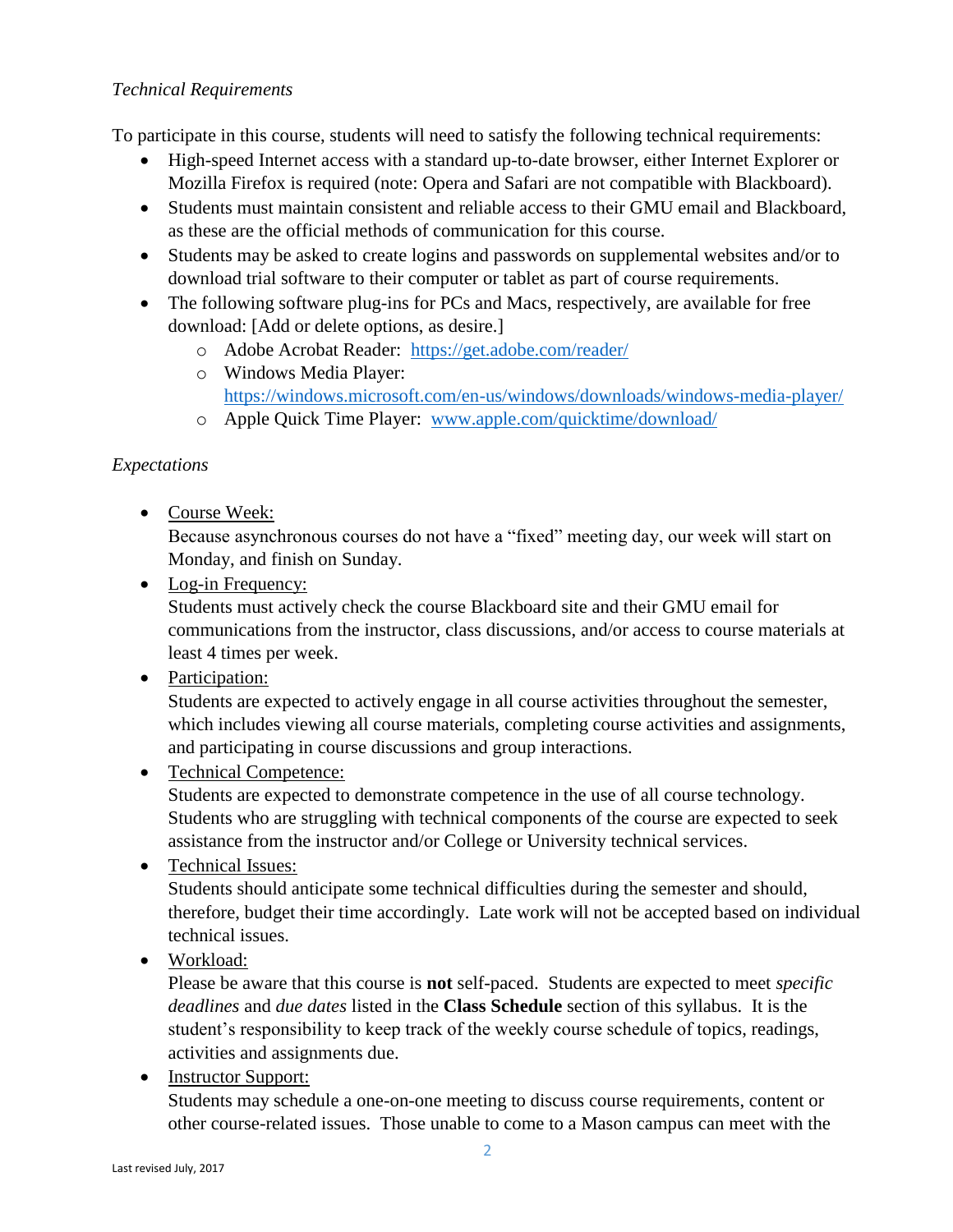instructor via telephone or web conference. Students should email the instructor to schedule a one-on-one session, including their preferred meeting method and suggested dates/times.

• Netiquette:

The course environment is a collaborative space. Experience shows that even an innocent remark typed in the online environment can be misconstrued. Students must always re-read their responses carefully before posting them, so as others do not consider them as personal offenses. *Be positive in your approach with others and diplomatic in selecting your words*. Remember that you are not competing with classmates, but sharing information and learning from others. All faculty are similarly expected to be respectful in all communications.

• Accommodations:

Online learners who require effective accommodations to insure accessibility must be registered with George Mason University Disability Services.

## **Learner Outcomes or Objectives**

This course is designed to enable students to do the following:

- 1. Identify theoretical concepts in management and decision-making.
- 2. Describe the strategic planning process.
- 3. Explain effective leadership practices in sport.
- 4. Interpret organizational behaviors, change, culture, and structures.
- 5. Compare prominent leadership theories.
- 6. Identify resource allocation and programming principles.
- 7. Recognize effective practices in the strategic management of sport, including change management.
- 8. Evaluate human resource management, conflict resolution, and negotiation.
- 9. Summarize the systems approach to management in sport organizations.

#### **Required Texts**

Chelladurai, P. (2009). *Managing organizations for sport & physical activity: A systems perspective* (3<sup>rd</sup> Ed). Scottsdale, AZ: Holcomb Hathaway Publishers.

#### **Course Performance Evaluation**

Students are expected to submit all assignments on time in the manner outlined by the instructor (e.g., Blackboard).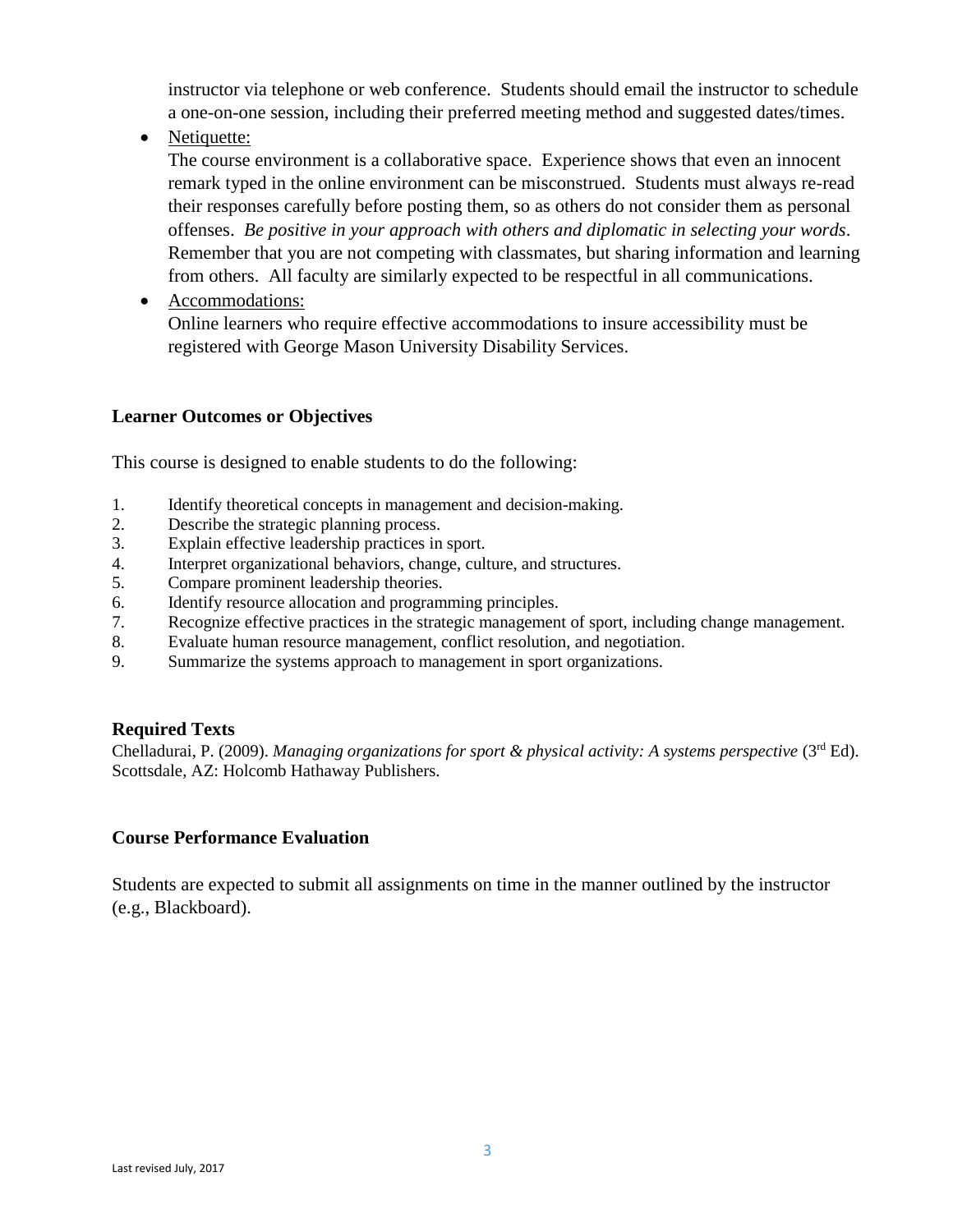# **Assignments and/or Examinations**

#### EVALUATION

| Discussion Boards-Students are expected to make an initial<br>post in the discussion board tabs on the weeks in which they are<br>due, while replying to at least two other students $-$ initial<br>threads should be 250 words or more and responses should be<br>at least one hundred words | 50 points (5 at 10 pts each)<br>(20%) |
|-----------------------------------------------------------------------------------------------------------------------------------------------------------------------------------------------------------------------------------------------------------------------------------------------|---------------------------------------|
| Research Project Paper--Paper must be in APA format. Project<br>will be evaluated based upon theoretical framework, clarity,<br>and substantive content.                                                                                                                                      | 50 points (20%)                       |
| Participation Book & Article Reviews- article reviews must<br>include a summary of major components and be in APA format;<br>participation includes active engagement, attentiveness, and<br>responsiveness.                                                                                  | 50 points (2 at 25 pts each)<br>(20%) |
| Mid Term- This evaluation will include true/false questions,<br>multiple choice and short essay; the test will be based on<br>content covered prior to giving it.                                                                                                                             | 50 points (20%)                       |
| Final Exam-This test will be a combination of short answer,<br>short and long essay with some matching and multiple choice;<br>there will be some content covered in the midterm but will<br>primarily focus on content after the midterm.                                                    | 50 points (20%)                       |
| <b>TOTAL</b>                                                                                                                                                                                                                                                                                  | 250 points                            |

# **Other Requirements**

Students are expected to participate in the discussion boards when due

# **Grading**

| <b>Cumulative Points</b> | Percentage % | Letter Grade |
|--------------------------|--------------|--------------|
| $234 - 250$              | $100 - 94$   | A            |
| $224 - 233$              | $93 - 90$    | A-           |
| $214 - 223$              | $89 - 86$    | $B+$         |
| $204 - 213$              | $85 - 82$    | B            |
| $196 - 203$              | $81 - 79$    | $B-$         |
| $189 - 195$              | 78-76        | $C+$         |
| $179 - 188$              | $75 - 72$    | C            |
| $174 - 178$              | 71-70        | $C-$         |
| $149 - 173$              | 69-60        | D            |
| < 148                    | 59% & Below  | F            |

# **Professional Dispositions**

See<https://cehd.gmu.edu/students/polices-procedures/>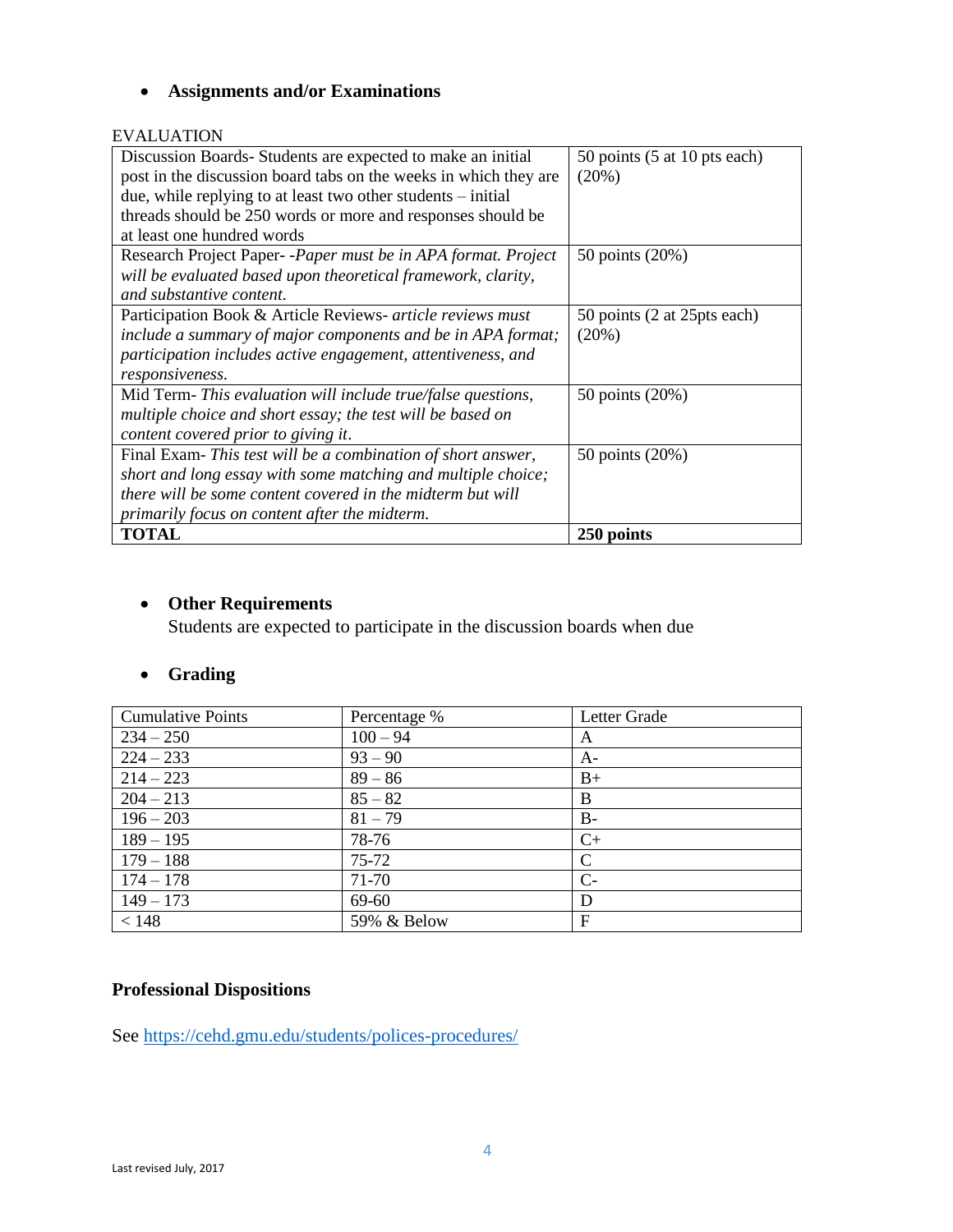# **Class Schedule**

# TENTATIVE COURSE SCHEDULE

| <b>Date</b> |         | <b>Topic</b>                                                           | <b>Readings/Assignment Due</b>           |  |
|-------------|---------|------------------------------------------------------------------------|------------------------------------------|--|
| $1 - 22$    | Week 1  | Introduction                                                           | Discussion Board 1                       |  |
|             |         | Organizations                                                          |                                          |  |
| $1-29$      | Week 2  | Organizational behavior, symbolism                                     | Chella $(C)-1,2$                         |  |
|             |         | Organizational culture                                                 | Discussion Board 2                       |  |
| $2 - 5$     | Week 3  | Organizational effectiveness                                           | $C-3,4$                                  |  |
|             |         | Organizational change                                                  |                                          |  |
| $2 - 12$    | Week 4  | <b>Systems Thinking</b>                                                | $C-5;$                                   |  |
|             |         |                                                                        | <b>DUE: Article Review One</b>           |  |
| $2-19$      | Week 5  | <b>Strategic Planning</b>                                              | $C-6,7$                                  |  |
|             |         | <b>Strategic Planning</b>                                              |                                          |  |
| $2 - 26$    | Week 6  | Strategic planning                                                     | Discussion Board 3                       |  |
|             |         | Wrap Up of Organizations / Systems                                     |                                          |  |
| $3 - 5$     | Week 7  | Mid-Term;                                                              |                                          |  |
|             |         | Leadership theory ABCs                                                 | $C-8$                                    |  |
| $3-12$      | Week 8  | <b>Spring Break</b>                                                    |                                          |  |
|             |         | No Classes                                                             |                                          |  |
| $3-19$      | Week 9  | Leadership theory in sport                                             | $C-9$ ; articles                         |  |
|             |         | Leadership theory in sport                                             |                                          |  |
| $3-26$      | Week 10 | Leadership theory in sport continued                                   | C-10; articles                           |  |
|             |         | Members & Followers, Cohesion                                          | C-11 ; Discussion Board 4                |  |
| $4 - 2$     | Week 11 | Management v. leadership: Best practices                               | $C-12$                                   |  |
|             |         | HR best practices: Decision making                                     | $C-13,14$<br>DUE; Article Review Two     |  |
| $4-9$       | Week 12 | Labor Relations, Problem Solving -Negotiation<br>& conflict resolution | C 15-16 & 17                             |  |
|             |         | <b>Research Preparation</b>                                            | Open Discussion to Assist<br>Preparation |  |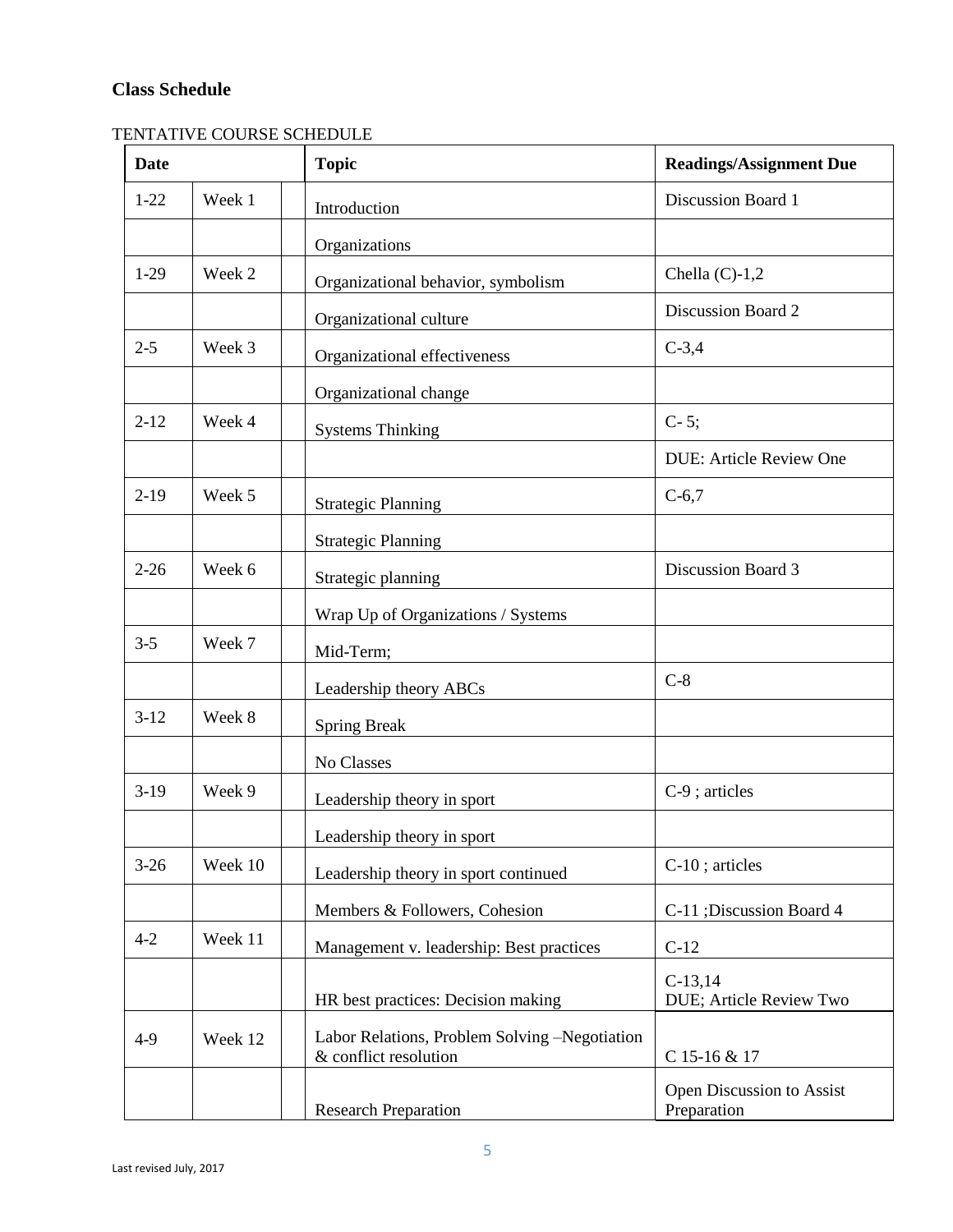| <b>Date</b> |         |         | <b>Topic</b>                                     | <b>Readings/Assignment Due</b> |
|-------------|---------|---------|--------------------------------------------------|--------------------------------|
| $4-16$      |         | $\star$ | Relationships and communication                  | articles                       |
|             |         |         |                                                  |                                |
| $4 - 23$    | Week 13 |         | <b>Research Papers Due</b>                       | <b>Research Papers Due</b>     |
|             |         |         |                                                  |                                |
| $4 - 30$    | Week 14 |         | Reviewing Your Research Paper with<br>Classmates | Discussion Board 5             |
|             |         |         |                                                  |                                |
| $5 - 7$     | Week 15 |         | Final Exam                                       | DUE: Final Exam                |
|             |         | $\ast$  |                                                  |                                |

Note: Faculty reserves the right to alter the schedule as necessary, with notification to students.

## **Core Values Commitment**

The College of Education and Human Development is committed to collaboration, ethical leadership, innovation, research-based practice, and social justice. Students are expected to adhere to these principles: [http://cehd.gmu.edu/values/.](http://cehd.gmu.edu/values/)

## **GMU Policies and Resources for Students**

#### *Policies*

- Students must adhere to the guidelines of the Mason Honor Code (see [http://oai.gmu.edu/the-mason-honor-code/\)](http://oai.gmu.edu/the-mason-honor-code/).
- Students must follow the university policy for Responsible Use of Computing (see [http://universitypolicy.gmu.edu/policies/responsible-use-of-computing/\)](http://universitypolicy.gmu.edu/policies/responsible-use-of-computing/).
- Students are responsible for the content of university communications sent to their Mason email account and are required to activate their account and check it regularly. All communication from the university, college, school, and program will be sent to students **solely** through their Mason email account.
- Students with disabilities who seek accommodations in a course must be registered with George Mason University Disability Services. Approved accommodations will begin at the time the written letter from Disability Services is received by the instructor (see [http://ods.gmu.edu/\)](http://ods.gmu.edu/).